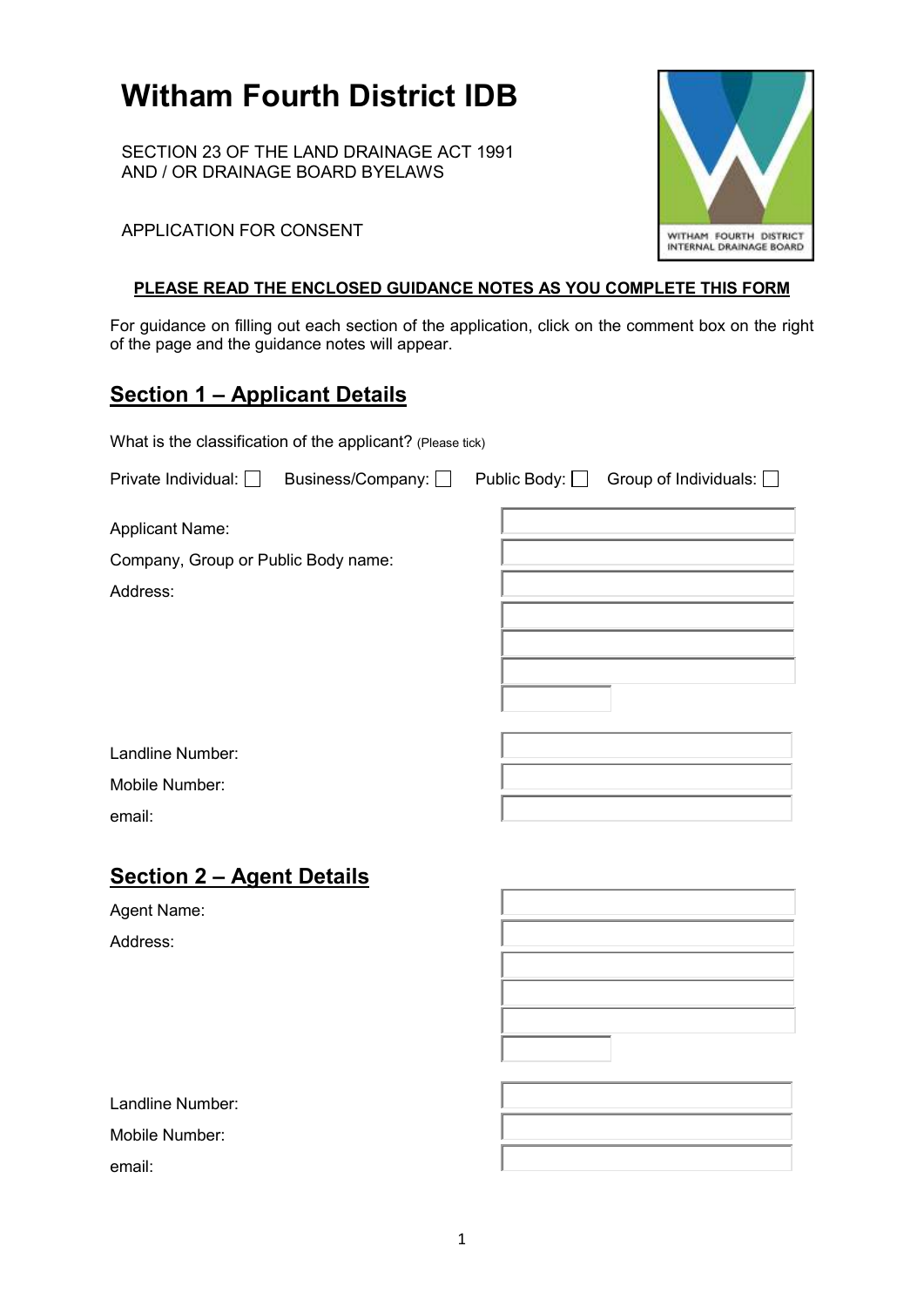# **Section 3 – Site Information and Description of Works**

#### **3.1 Site Information**

| Applicants interest in the land? (Please tick)                                                  |  |  |  |
|-------------------------------------------------------------------------------------------------|--|--|--|
| Owner: $\Box$                                                                                   |  |  |  |
| Tenant: $\Box$ if you are the tenant do you have the landowners permission Yes $\Box$ No $\Box$ |  |  |  |
| Other: $\Box$ please provide details                                                            |  |  |  |
| Watercourse name:                                                                               |  |  |  |
| Site Address:                                                                                   |  |  |  |
|                                                                                                 |  |  |  |
|                                                                                                 |  |  |  |
| Parish:                                                                                         |  |  |  |
|                                                                                                 |  |  |  |
| O.S. Field No's:                                                                                |  |  |  |
| Grid Reference (easting northing):                                                              |  |  |  |

#### **3.2 Detailed Description of Proposed Works**

Please include details of any works:

in, over, under or within 9 metres of the bank top of a Board maintained watercourse. For culverted watercourses this distance is measured from the outside wall of the pipe.

within the channel of a private watercourse.

that increase the discharge of water to the drainage system (please state the impermeable area discharging for any surface water disposal applications).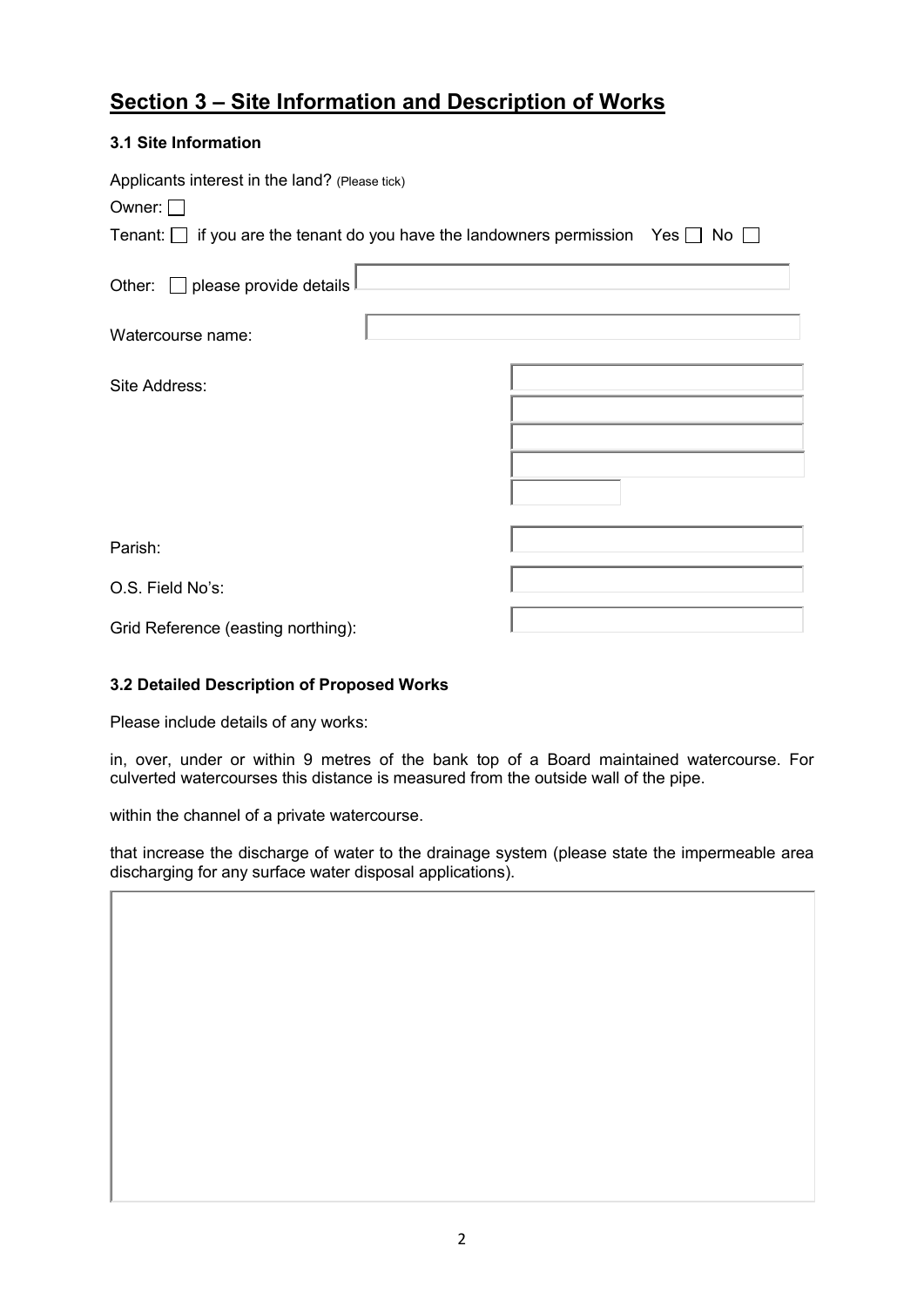#### **3.3 Plans and Drawings**

All applications must be supported by location plans, sections and/or detailed sketch of proposals. Please tick and provide details.

| Location Plan: (1:10,000 scale)   | Drawing Number: |  |
|-----------------------------------|-----------------|--|
| Existing Site Plan: (1:500 scale) | Drawing Number: |  |
| Proposed Site Plan: (1:500 scale) | Drawing Number: |  |
| Detail/Sketch: (1:500 scale)      | Drawing Number: |  |
| <b>Cross Sections:</b>            | Drawing Number: |  |
| Long Sections:                    | Drawing Number: |  |

### **Section 4 – Construction Details**

Are the works of temporary or permanent construction? (Please tick) Temporary  $\Box$  Permanent  $\Box$ 

If the works are temporary, please state how long for:

Construction start date:

### **Section 5 – Other Permissions**

#### **5.1 Planning Permission**

Planning authority:

Planning application number:

Approval date:

#### **5.2 Adjoining Landowner Permission**

Are you the sole owner of the land?(Please tick)  $Yes \Box$  No  $\Box$ 

If you have answered no, have you consulted with the adjoining landowner? Yes  $\Box$  No  $\Box$ 

If you have answered no to the final question, you must consult with the adjoining landowner and any other affected party on your proposals. This consent **DOES NOT** give you permission to enter or affect land you do not own.

#### **5.3 Other Permissions**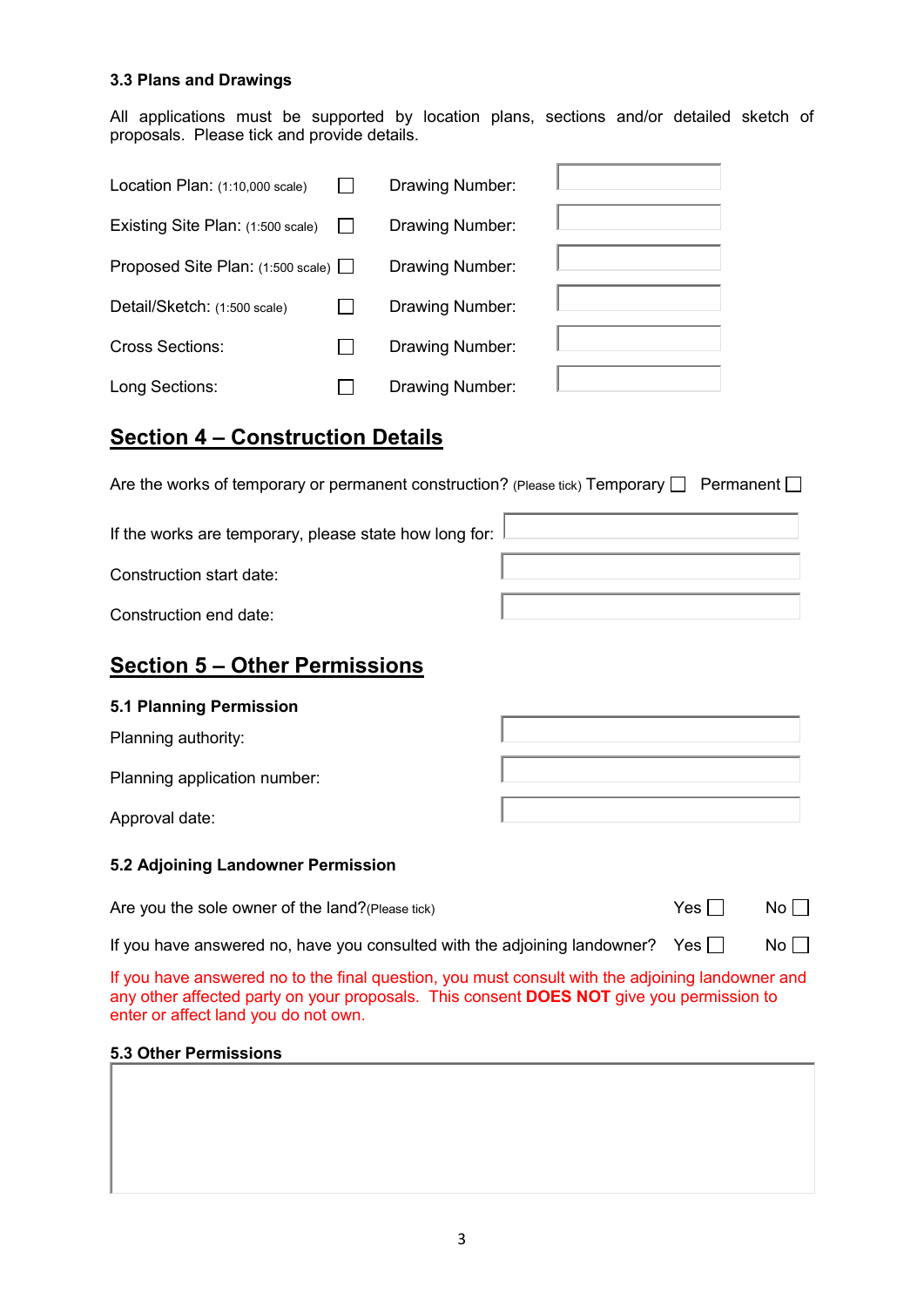# **Section 6 – Environment Agency Interests**

| Do the proposed works involve the following? (Please tick) |         |                      |
|------------------------------------------------------------|---------|----------------------|
| Impounding (holding back water)                            | Yes     | No I                 |
| Abstracting (removing) Water                               | Yes     | No                   |
| Fish or fisheries                                          | Yes I l | No                   |
| Disposing of Waste Material                                | Yes     | $No$ $\vert$ $\vert$ |
| <b>Water Quality</b>                                       | Yes'    | No.                  |

*If yes to any of the above are affected, please contact the Environment Agency.*

### **Section 7 – Future Responsibility**

| During Construction:           | Name | Contact number |
|--------------------------------|------|----------------|
| Following Construction: Name L |      | Contact number |

# **Section 8 – Environmental Considerations**



For additional environmental guidance please click the comment box on the right.